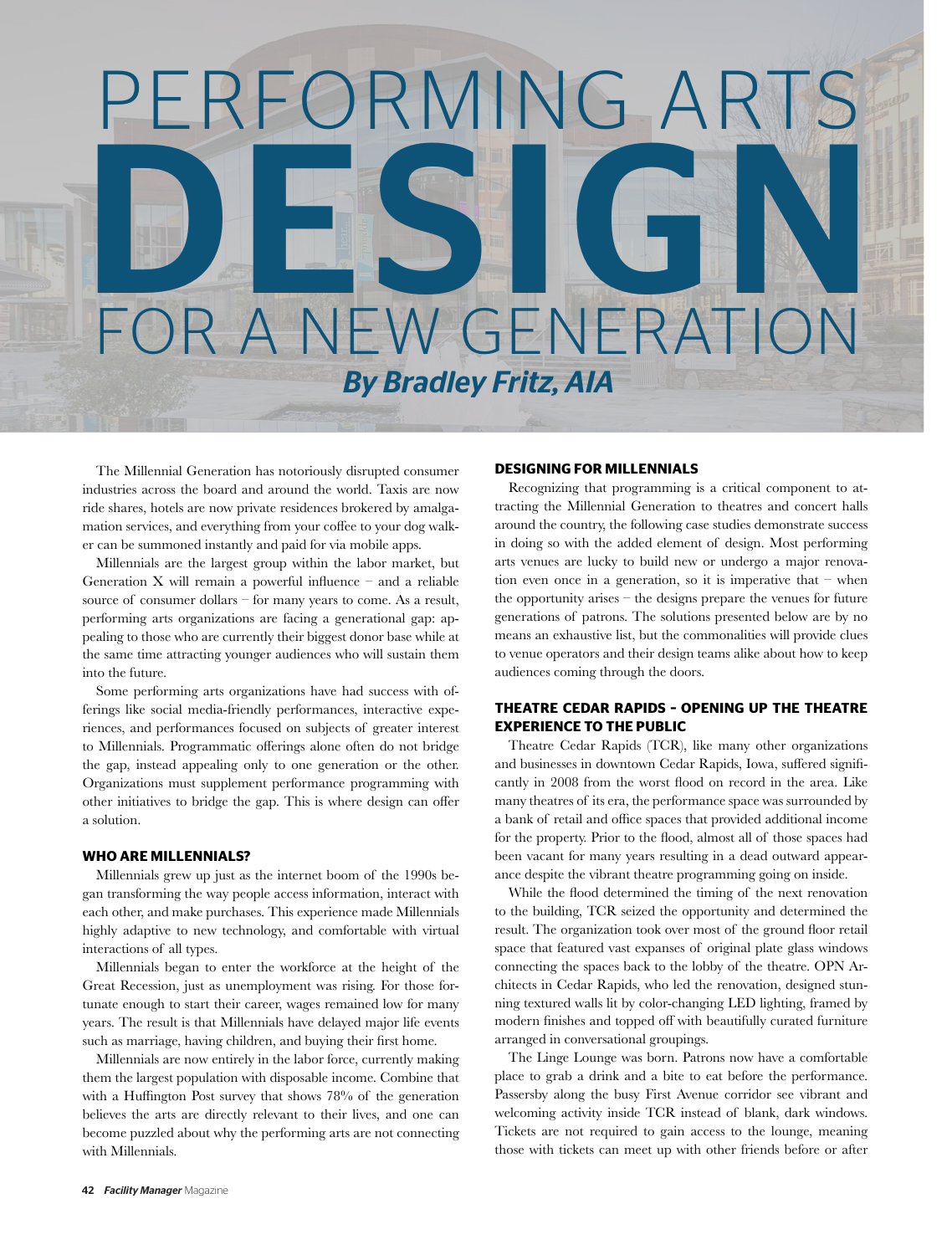

the performance.

The visibility produced by the lounge has translated well into ticket sales according to Hannah Spina, a long-time volunteer at TCR and its current Outreach Coordinator. "The lounge patrons skew younger," says Hannah. "Younger cast members also tend to stick around after the show and meet their friends." Events in the lounge are often geared toward younger patrons as well, including live music, karaoke, and food and beverage tastings.

The lounge provides a luxurious and comfortable environment and offers patrons the ability to create an entire evening out with just one stop. Imagine parking once, grabbing a bite to eat in the lounge before the show, attending a performance just across the lobby, and then meeting up with friends in the lounge afterward to grab a drink. This "complete experience" is an attractive proposition for Millennials and has significantly helped Theatre Cedar Rapids connect with this younger audience.

## **BROWARD CENTER – TIERED OFFERINGS CUSTOMIZE THE EXPERIENCE**

Paul Vaivoda AIA, LEED-AP BD+C, and Rebecca Durante NCIDQ, IIDA, LEED-AP, both principals with Wilson Butler Architects in Boston, agree with the concept of creating a complete experience to attract younger patrons but adds another layer to the conversation. Wilson Butler's focus on the patron experience has brought the subject of Millennials front and center. Paul has seen success with designs that accommodate tiered experiences, allowing Millennials to choose what they are most interested in and a price point at which they are comfortable.

For the Broward Center for the Performing Arts in Ft. Lauderdale, Florida, the Club Level at the Au-Rene Theatre provides an appealing and unconventional experience. A ticket here gets you some of the best seats in the house with the option to view the performance from within the adjacent Club itself. Ticket holders also have access to a private bar and complimentary food. For Millennials with just a bit more disposable income, Club Level tickets provide a full evening of exclusivity. This tier of experience is partially geared toward developing the next generation of supporters for the organization, eventually transitioning ticket holders into donors.

Even a regular ticket to the Broward Center provide a complete high-class evening. Concessions is not the correct word for food and drink here, as the bars are designed to be approachable and more of a hospitality experience. Casual seating abounds and servers ensure that conversations won't be interrupted to get another round. Everything, according to Paul, is designed to extend the stay of patrons, creating that complete experience and generating more income for the venue.

Tiered experiences have proven attractive to Millennials in many settings – everything from VIP tickets at beer festivals to music festivals. It is a recognition that, like any other generation, Millennials are not a single block of like-minded people. Translating this concept to the performing arts will allow venues to be attractive to a wide range of Millennials.

# **THE PEACE CENTER AND THE YERBA BUENA CENTER FOR THE ARTS – ADDING ATTRACTIVE ACCOUTREMENTS**

Some venues take the concept of a complete experience even further, providing designed elements that supplement a night out. As Jodi Cobalt, the director of production at the Yerba Buena Center for the Arts, says, "The experience doesn't start when they get to the theatre. It starts before." Millennials are far less likely to own a